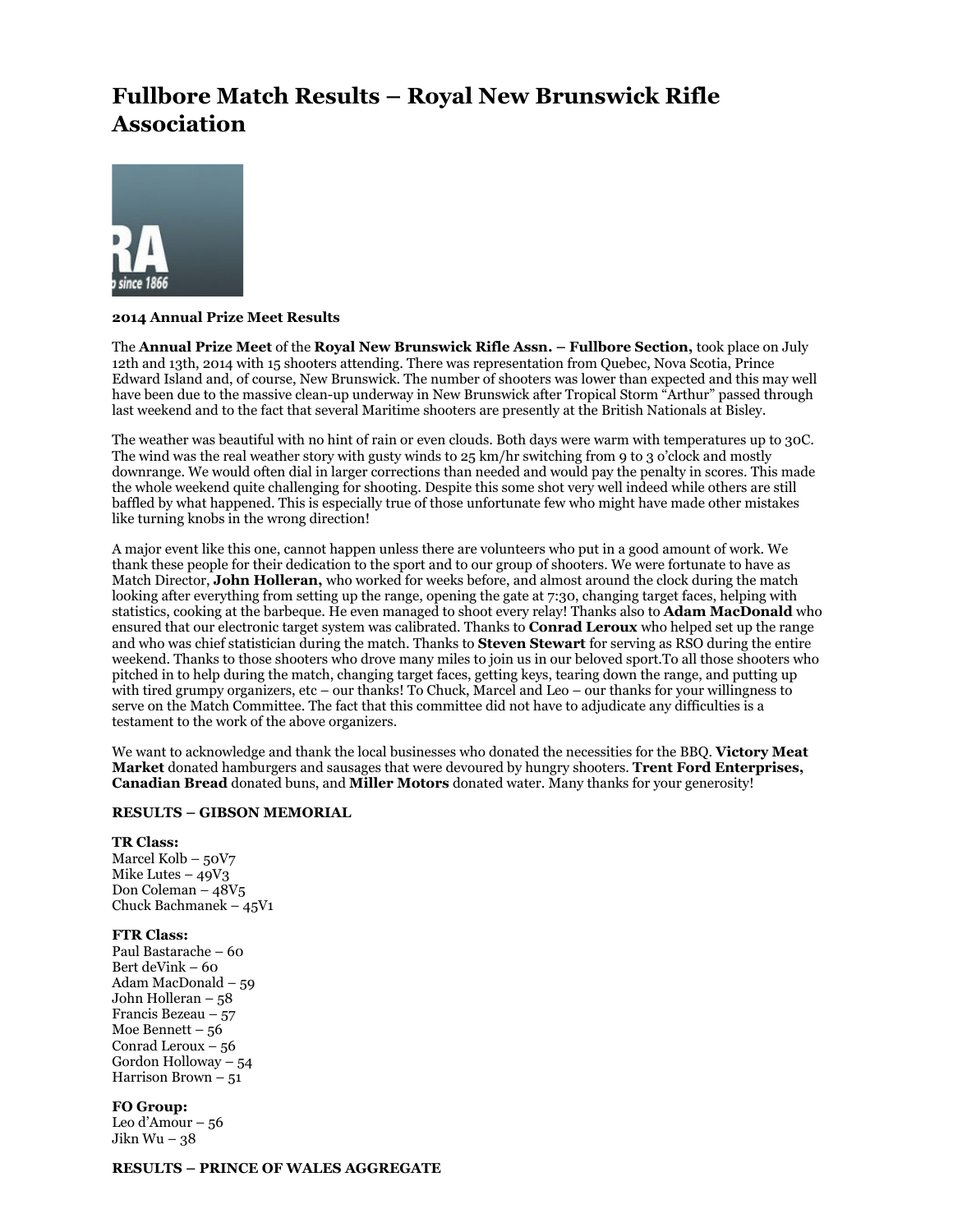## **TR Class:**

Marcel Kolb – 132V13 Don Coleman – 128V9 Chuck Bachmanek – 119v2 Mike Lutes (DNC) – 80V2

#### **FTR Class:**

Adam MacDonald – 152 Paul Bastarache – 151 Conrad Leroux – 151 Bert deVink – 145 John Holleran – 144 Gordon Holloway – 141 Harrison Brown – 141 Francis Bezeau – 137 Moe Bennett (DNC) – 95

# **FO Group:**

Leo d'Amour – 150 Jikn Wu – 135

## **RESULTS – ALBAN EMERY AGGREGATE**

## **TR Class:**

Don Coleman – 96V5 Marcel Kolb – 91V6 Chuck Bachmanek – 80V3

## **FTR Class:**

Paul Bastarache – 113 Bert deVink – 109 Harrison Brown – 107 Adam MacDonald – 107 John Holleran – 106 Francis Bezeau – 105 Conrad Leroux – 105 Gordon Holloway – 104 Moe Bennett – 103

# **FO Group:**

Leo d"Amour – 112 Jikn Wu – 98

# **RESULTS – PARKER-HALE AGGREGATE**

#### **TR Class:**

Don Coleman – 194V17 Marcel Kolb – 189V14 Chuck Bachmanek – 168V5 Mike Lutes (DNC) – 47V2

### **FTR Class:**

Paul Bastarache – 225 Francis Bezeau – 218 Adam MacDonald – 218 Conrad Leroux – 217 Bert deVink – 214 John Holleran – 212 Gordon Holloway – 210 Harrison Brown – 207 Moe Bennett (DNC) – 157

#### **FO Group:**

Leo d"Amour – 223 Jikn Wu – 199

## **RESULTS – MACDONALD-STEWART GRAND AGGREGATE (except 4C)**

#### **TR Class:**

Don Coleman – 370V32 Marcel Kolb  $-366V33$ Chuck Bachmanek – 333V9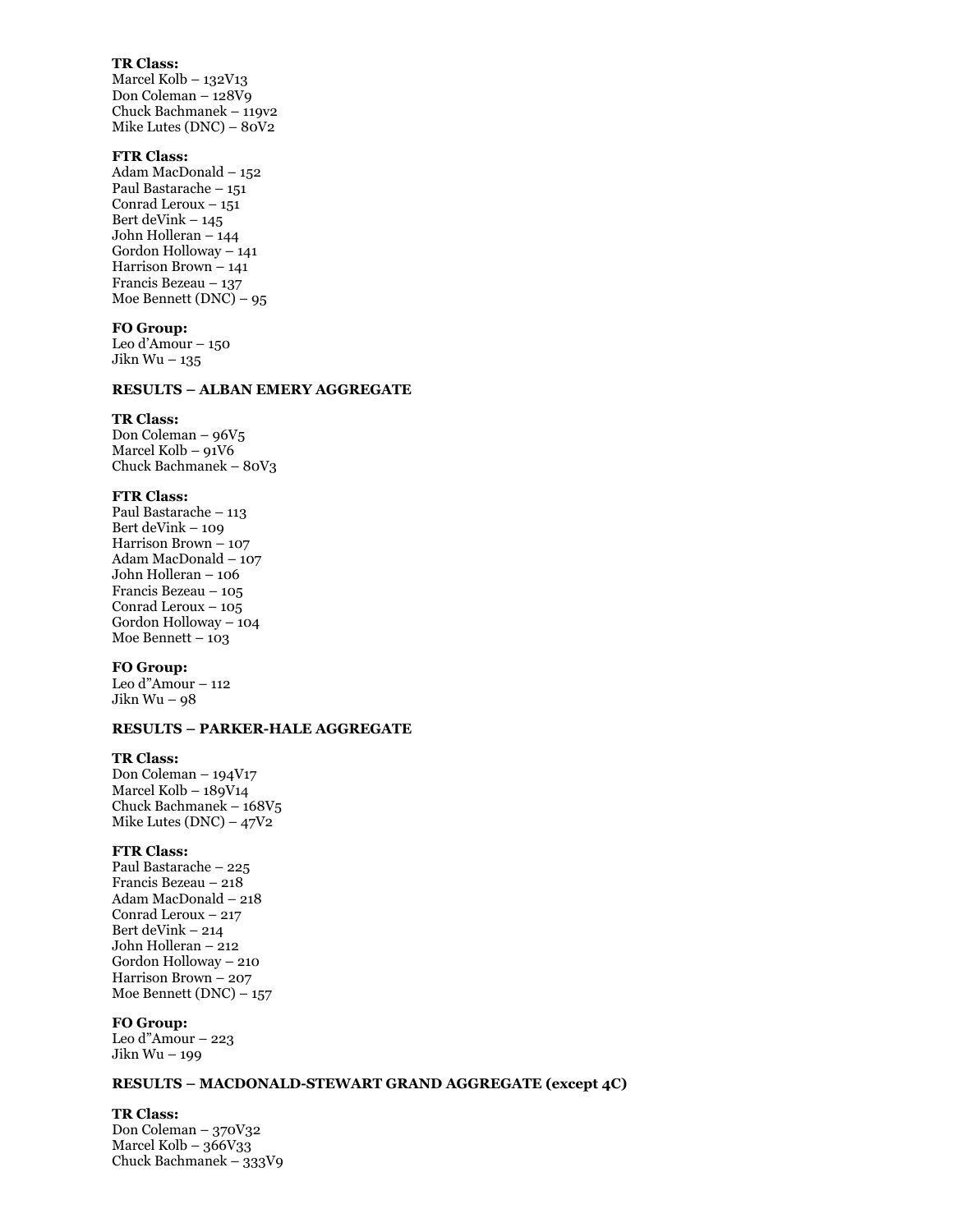## Mike Lutes (DNC) – 129V5

### **FTR Class:**

Paul Bastarache – 440 Adam MacDonald – 429 Bert deVink – 424 Conrad Leroux – 424 John Holleran – 416 Francis Bezeau – 408 Gordon Holloway – 408 Harrison Brown – 395 Moe Bennett (DNC) – 254

# **FO Group:**

Leo d"Amour – 433 Jikn Wu – 374

# **RESULTS – MACGILLVRAY MEMORIAL**

#### **TR Class:**

Don Coleman – 96V9 Marcel Kolb –  $89V_5$ Chuck Bachmanek – 58V2

#### **FTR Class:**

Paul Bastarache – 112 Conrad Leroux – 112 Adam MacDonald – 106 Gordon Holloway – 102 Bert deVink  $-102$ Francis Bezeau – 100 John Holleran – 99 Harrison Brown – 96

#### **FO Group:**

Leo d"Amour – 111 Jikn Wu – 99

# **RESULTS – MOE NORMAN LONG RANGE AGGREGATE (800 + 900)**

#### **TR Class:**

Don Coleman – 144V11 Marcel Kolb – 138V11 Chuck Bachmanek – 103V2

# **FTR Class:**

Paul Bastarache – 168 Conrad Leroux – 168 Adam MacDonald – 161 Bert deVink – 158 Francis Bezeau – 153 John Holleran – 152 Gordon Holloway – 149 Harrison Brown – 148

# **FO Group:**

Leo d"Amour – 168 Jikn Wu – 152

# **RESULTS – GOVERNOR-GENERAL'S AGGREGATE**

#### **TR Class:**

Don Coleman – 145V16 Marcel Kolb – 138V9 Chuck Bachmanek (DNC) – 104V3

## **FTR Class:**

Paul Bastarache – 170 Conrad Leroux – 168 Adam MacDonald – 168 Francis Bezeau – 159 Bert deVink 157